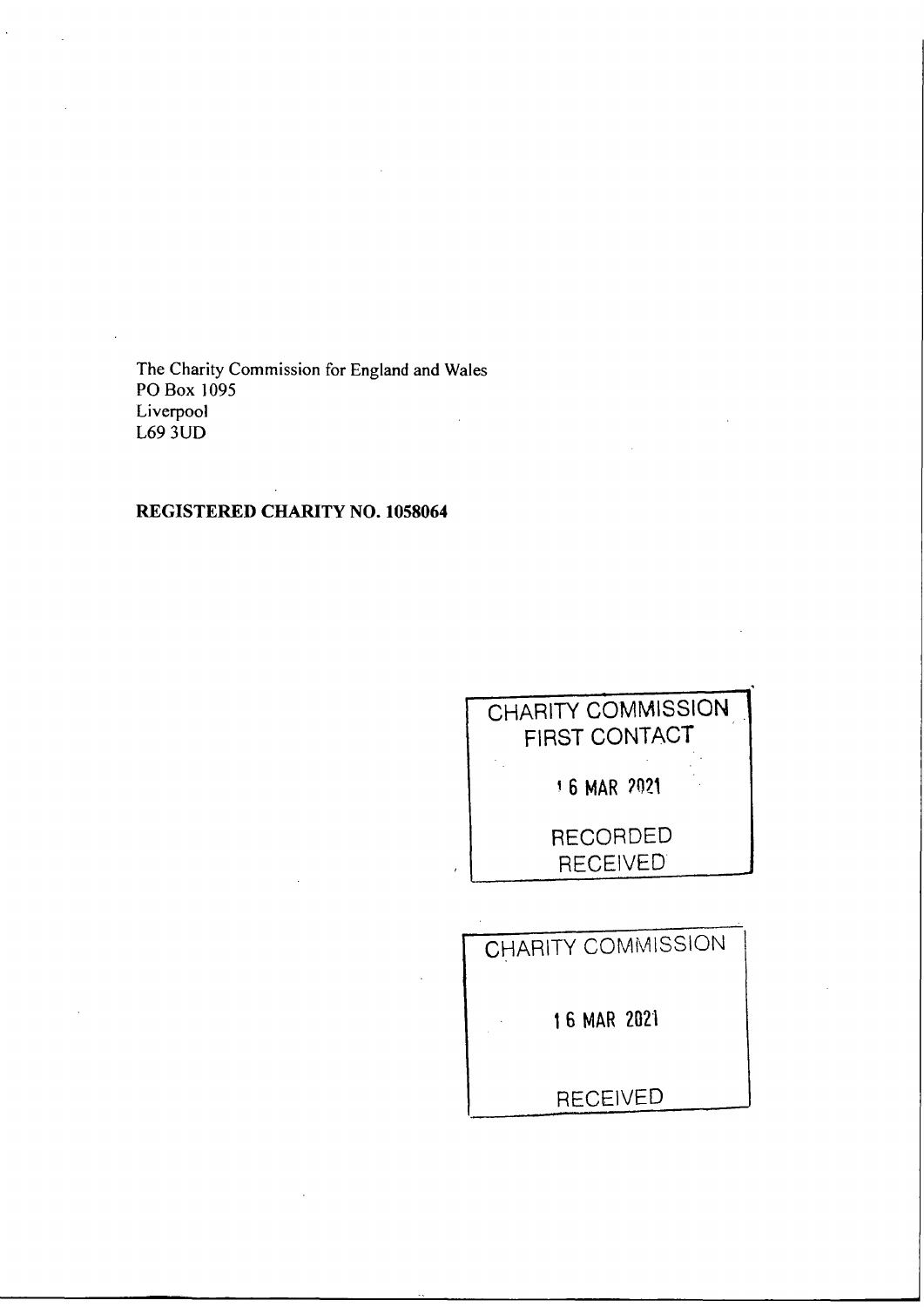# St James Warter Preservation Trust Limited

Report & Accounts

31 August 2020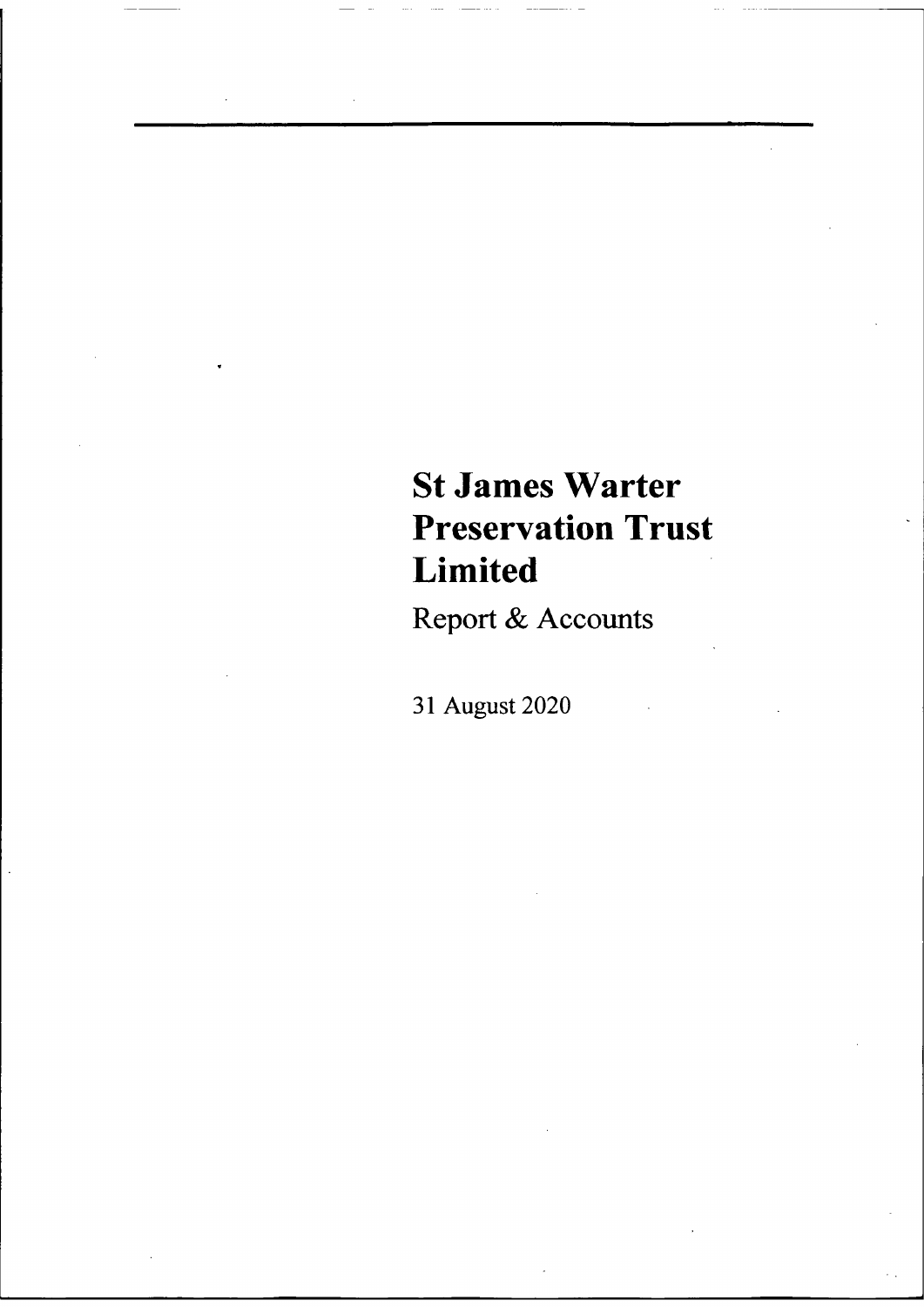# St James Warter Preservation Trust Limited

REPORT OF THE TRUSTEES for the year ended 31 August 2020

The Trustees are pleased to present their report together with the financial statements of the Charity for the year ending 31 August 2020.

# REFERENCE AND ADMINISTRATIVE DETAILS

Charity Number 1058064 Company Number 3239759

# DIRECTORS AND TRUSTEES

Rose Horspool - Chair Robin Horspool Heather Stanford Joan Straker John Ward

# **SECRETARY**

Robin Horspool

#### **BANKERS**

Barclays Bank pic Pocklington Branch York Area Group of Branches

# REGISTERED OFFICE

St James Warter Preservation Trust The Old Chapel North Dalton YO25 9XA

### ENQUIRIES ABOUT THE TRUST SHOULD BE ADDRESSED TO

Rose Horspool The Old Chapel North Dalton YO25 9XA

 $\mathbf{1}$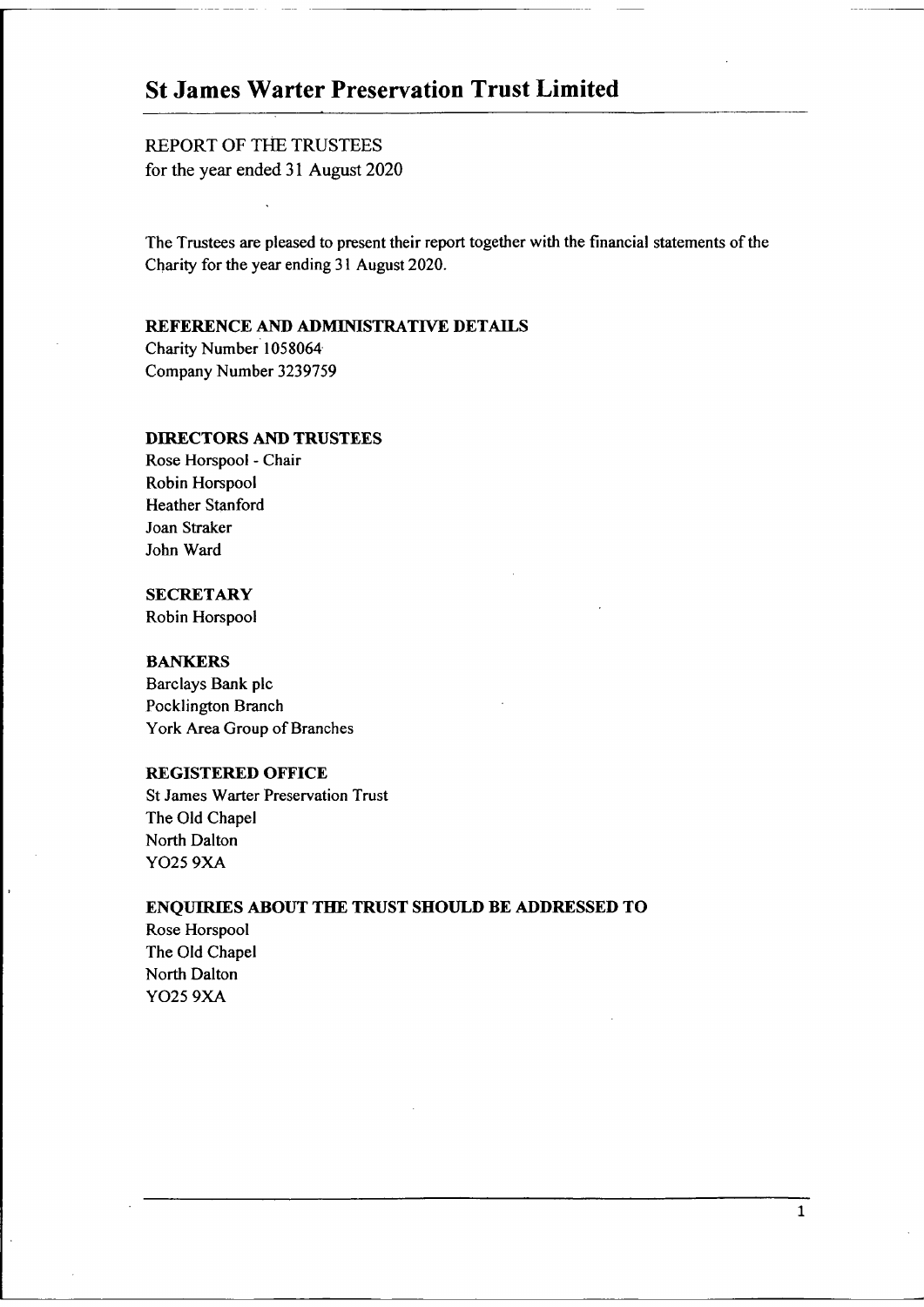## OBJECTIVES, ACTIVITIES AND ACHIEVEMENTS

St James Warter Preservation Trust was established to preserve, for the benefit of the people of the locality, the historical, architectural, constructional and cultural heritage ofthe Yorkshire Wolds. At the beginning of 1999 the trust acquired the redundant church of St James's Warter and the greater part of the surrounding churchyard. It is the Trust's aim to conserve the structure and to involve the local community in its use for appropriate secular events. The trust has no plans to acquire any further properties.

The building restoration project funded by the Heritage Lottery Fund and LEADER+ [European Rural Development Funding], ended in autumn 2008. The former church can now be considered as a centre for heritage information for the Wolds. In November 2010 an additional grant was awarded to the Trust by Leader+ under the Rural Development Program for England to enable the restoration and display of St James's mausoleum stained glass and to enable additional community activities. This restoration is now complete and the glass is now available to view.

The trust's current activities are funded only by public donations and from building hire fees where these can be obtained. The trust has no employees, the trustees act as the officers and volunteer managers of the centre. They receive no remuneration from the Company. The future ofthe centre will be dependent on its ability to raise public donations and hire fees to cover the heritage centres basic annual running costs.

During the year, the building has been used for a great range of activities including concerts, lectures and exhibitions providing income to meet the running costs. The village school has continued to use the building for end of term gatherings and other events. Various organisations have held meetings at the church and a series of educational activities were organised for secondary and primary school pupils from Hull and the East Riding. In addition the Church has been open for a number of weekends over the summer with volunteers providing refreshments and information about the Wolds to visitors.

## STRUCTURE, GOVERNANCE AND MANAGEMENT

#### **Governing Document**

The St James Warter Preservation Trust Limited is a company limited by guarantee governed by its Memorandum and Articles of Association dated 19 August 1996. It is registered as a charity with the Charity Commission. Anyone can become a member of the Company and there are currently 5 members, each of whom agree to contribute  $£1$  in the event of the charity winding up.

#### Appointment of trustees

As set out in the Articles of Association the chair of the Trustees is nominated by the Trustees. New Trustees are appointed under the terms of the Trust Deed and by the invitation of the existing Trustees.

 $\overline{2}$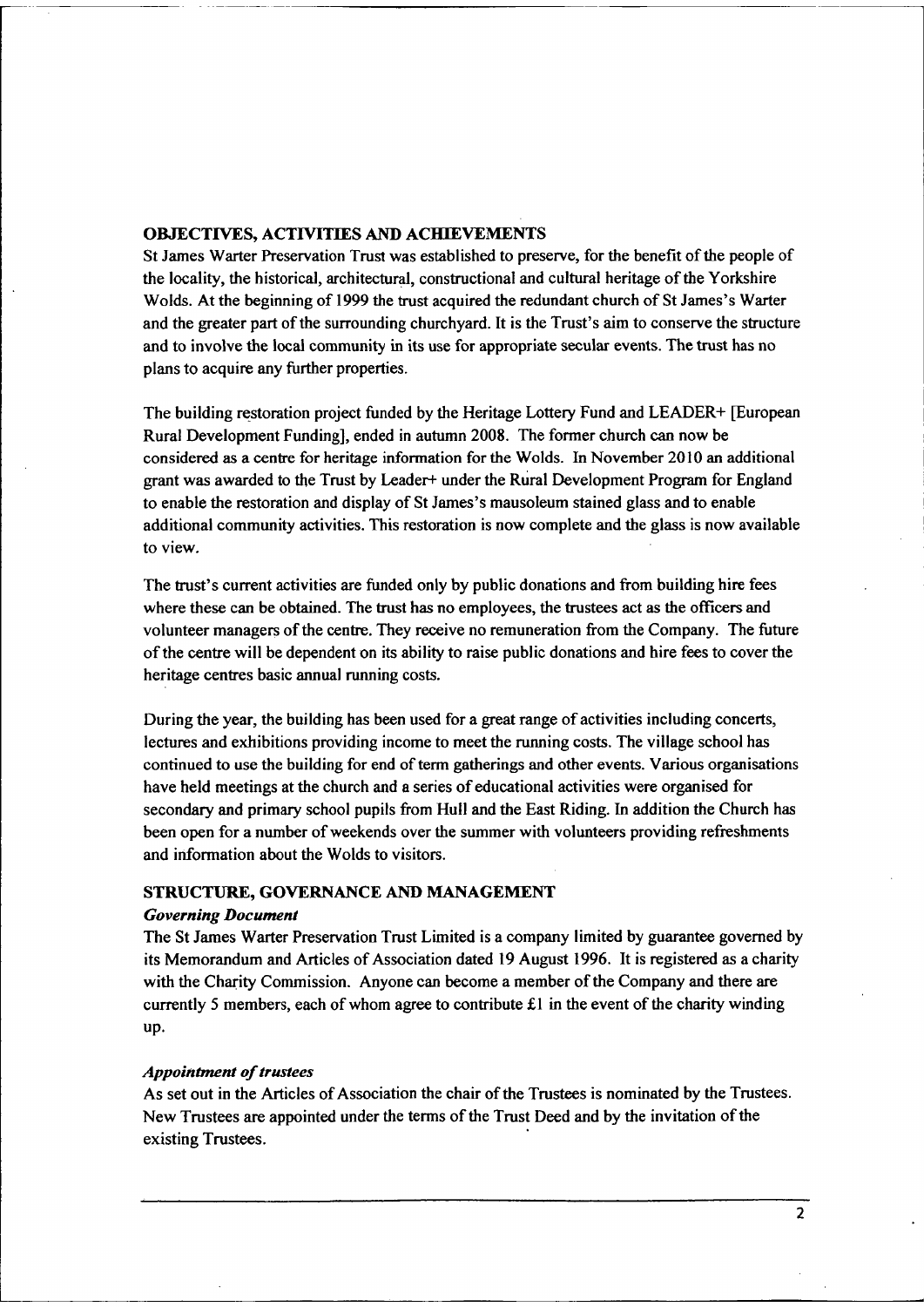#### Trustee induction and training

New Trustees are briefed on their legal obligations under charity and company law, the content of the Memorandum and Articles of Association, the activities of the Trustees and their decision making processes, the business plan and recent financial performance of the charity.

#### **Organisation**

The Board of the Trustees, which can have up to 15 members, administers the charity. The full board meets at least three times each year. During the year, sub-committees meet from time to time to supervise and approve the management of the charitable activities.

#### Risk management

The Trustees have considered and identified the major risks to which the Trust is exposed. The risks have been prioritised in terms of potential impact and the likelihood of occurrence, and means have been identified for mitigating the risks.

#### FINANCIAL REVIEW

During the year the Charity received donations of £759 (2019 - £1,512) and generated £750 (2019 - £680) from its community activities. Grant income of  $\text{fail}$  was received in the year (2019 -£nil). In the year  $£24,953$  (2019- $£24,719$ ) was expended on charitable activities relating to the operation ofthe building and community related activities, including non-cash depreciation of the building of  $£22,554$  (2019-£22,554).

At 31 August 2020 the Restricted Fund amounted to  $£255,348$  (2019 - £278,792) and the unrestricted fund to nil (2019 - £nil). Net cash resources have decreased to £7,246 (2019 -K8, 135).

#### Investment powers and policy

Under the Memorandum and Articles of Association, the Charity has the power to invest in any way the Trustees wish. The Trustees have regard to the liquidity requirements ofthe St James's Warter and to the reserves policy. At the year end all funds were held in cash.

#### Reserves policy

The Trustees have established the level of reserves (that is those funds that are freely available) that the Charity ought to have. Reserves are needed to meet the cost of unexpected emergency repairs to St James's Warter. The Trustees consider that the level of cash reserves as at 31 August 2020 of £7,246 (2019 - £8,135) to be adequate for this purpose. The Trustees fundraising strategy is to raise sums to maintain the reserves at a similar level.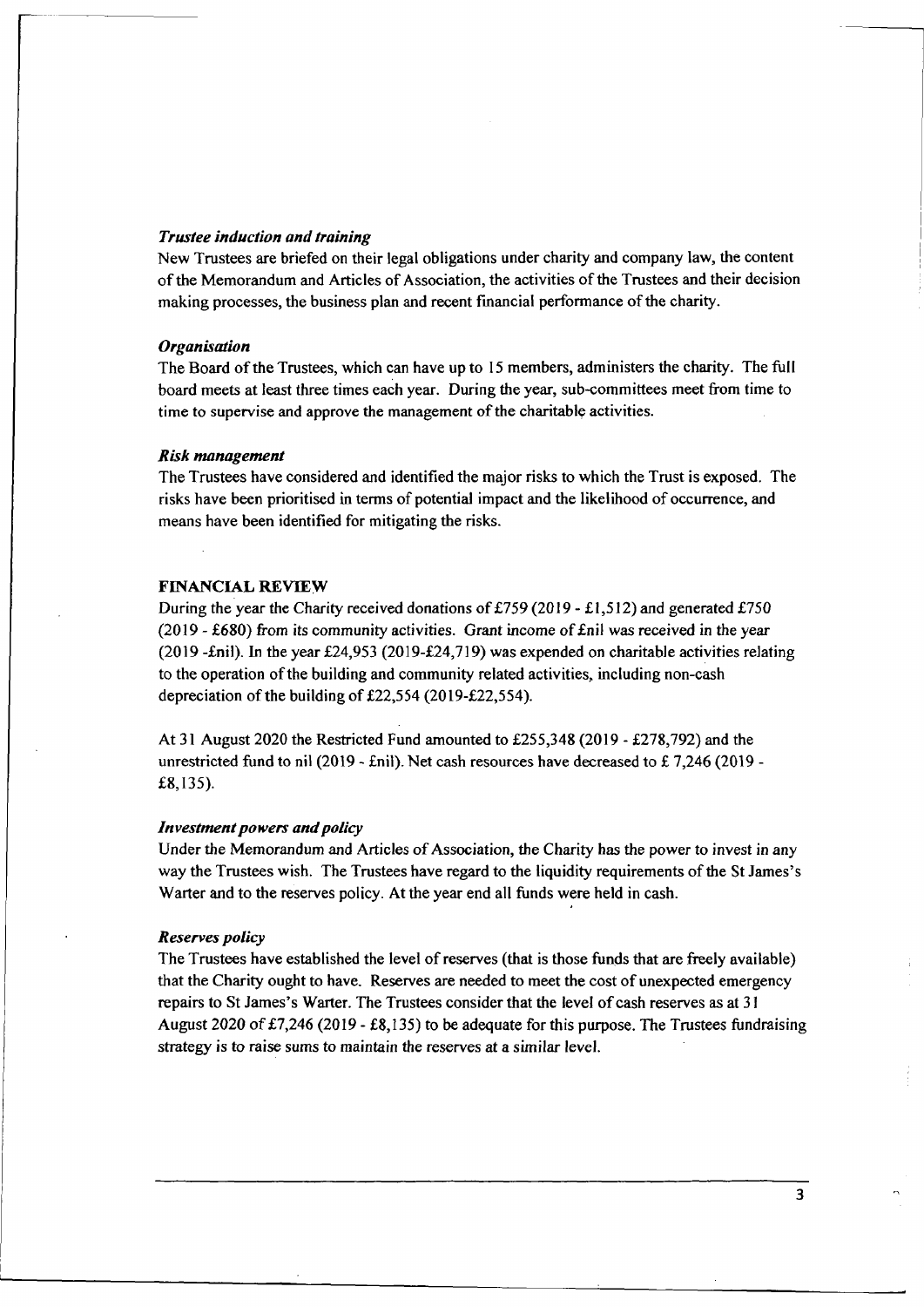Following the completion of the restoration of St James's Warter, the Trust continues making use of the building to run a programme of community meetings, to stage arts based events, and to promote the heritage of the Yorkshire Wolds.

## MEMBERS

The members of the company are the serving Trustees and Directors.

## TRUSTEES' RESPONSIBILITIES IN RELATION TO THE FINANCIAL **STATEMENTS**

Company law rcquircs thc Trustees to prepare tinancial statements that give a true and fair view ofthc state of affairs ofthc Charity at the end ofthe financial year and ofits surplus or deficit for the financial year. In doing so the Trustees are required to:

- Select suitable account policies and then apply them consistently;
- Make sound judgements and estimates that are reasonable and prudent; and
- Prepare the financial statements on the going concern basis unless it is inappropriate to presume that the Charity will continue in business.

The Trustees are responsible for maintaining proper accounting records which disclose with rcasonable accuracy at any time the financial position of the Charity and enables them to ensure that thc financial statcmcnts comply with thc Companies Act 1985. Thc Trustccs arc also responsible for safeguarding the assets of the Charity and hence for taking reasonable steps for the prevention and detection of fraud and other irregularities.

By order of the Trustees

Rose Horspool (Chafe,<br>Date, 29 28 February 2021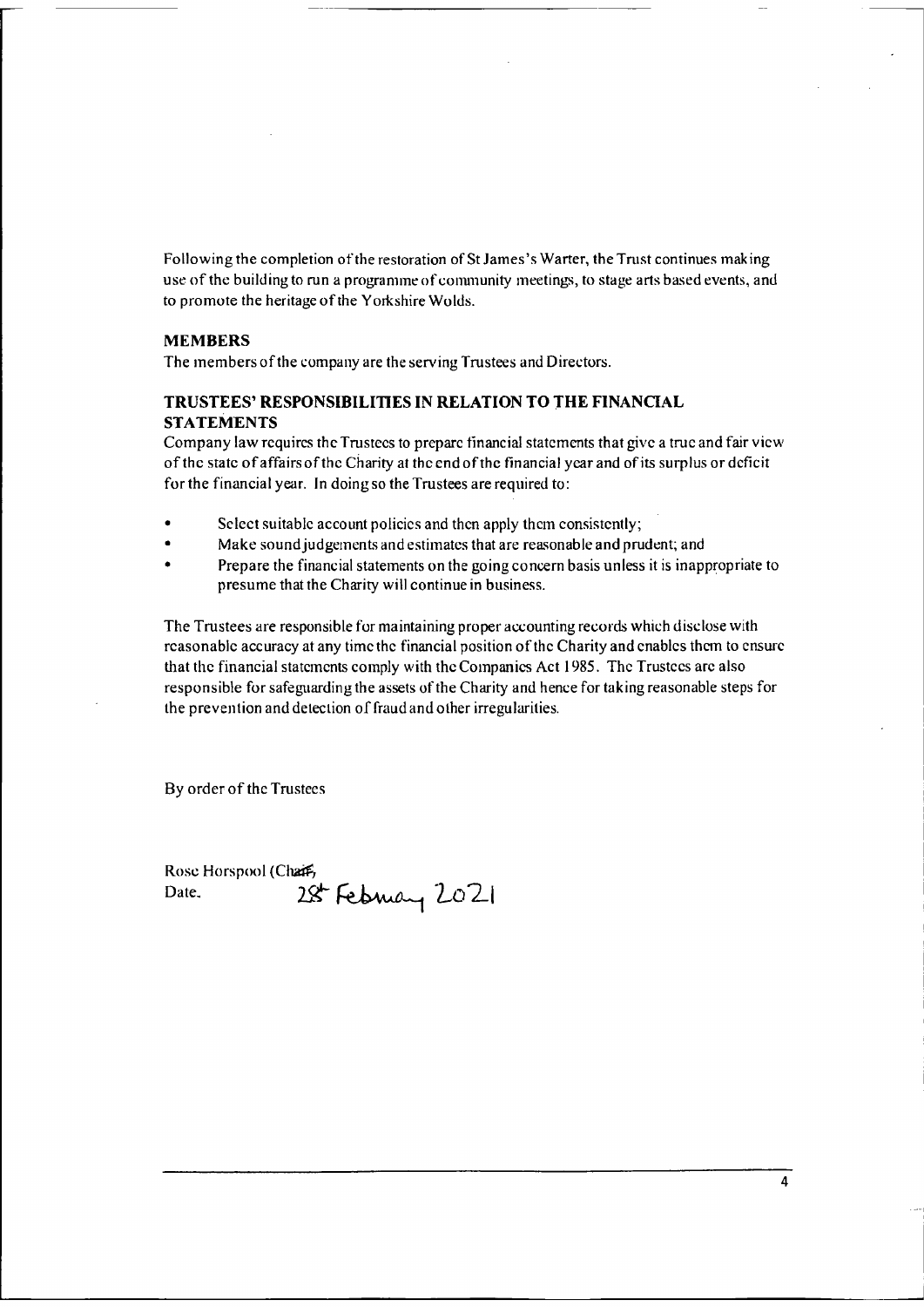# STATEMENT OF FINANCAL ACTIVITIES (INCLUDING INCOME AND EXPENDITURE ACCOUNT) for the year ended 31 August 2020

|                                                                                       |                         | 2020<br><b>Restricted</b><br>Fund | 2019<br><b>Restricted</b><br>Fund |
|---------------------------------------------------------------------------------------|-------------------------|-----------------------------------|-----------------------------------|
|                                                                                       | <b>Notes</b>            | £                                 | £                                 |
| <b>INCOME AND EXPENDITURE</b>                                                         |                         |                                   |                                   |
| <b>INCOMING RESOURCES FROM GENERATED</b><br><b>FUNDS</b>                              |                         |                                   |                                   |
| Voluntary income:                                                                     |                         |                                   |                                   |
| Grant income                                                                          |                         |                                   |                                   |
| Donations                                                                             |                         | 759                               | 1,512                             |
| <b>INCOMING RESOURCES FROM</b><br><b>CHARITABLE ACTIVITIES</b>                        |                         |                                   |                                   |
| Operating income - Community activities                                               |                         | 750                               | 680                               |
| <b>TOTAL INCOMING RESOURCES</b>                                                       |                         | 1,509                             | 2,192                             |
| <b>RESOURCES EXPENDED</b>                                                             |                         |                                   |                                   |
| Charitable activities – operation of building and<br>community activities             | 4                       | 24,938                            | 24,704                            |
| Governance costs                                                                      | $\overline{\mathbf{4}}$ | 15                                | 15                                |
| <b>TOTAL RESOURCES EXPENDED</b>                                                       |                         | 24,953                            | 24,719                            |
| NET (OUTGOING)/INCOMING RESOURCES<br>FOR THE YEAR AND NET MOVEMENT IN<br><b>FUNDS</b> |                         | (23, 444)                         | (22, 527)                         |
| <b>RECONCILIATION OF FUNDS</b>                                                        |                         |                                   |                                   |
| Total funds brought forward                                                           | 8                       | 278,792                           | 301,319                           |
| <b>TOTAL FUNDS CARRIED FORWARD</b>                                                    | 8                       | 255,348                           | 278,792                           |

 $\overline{\mathbf{5}}$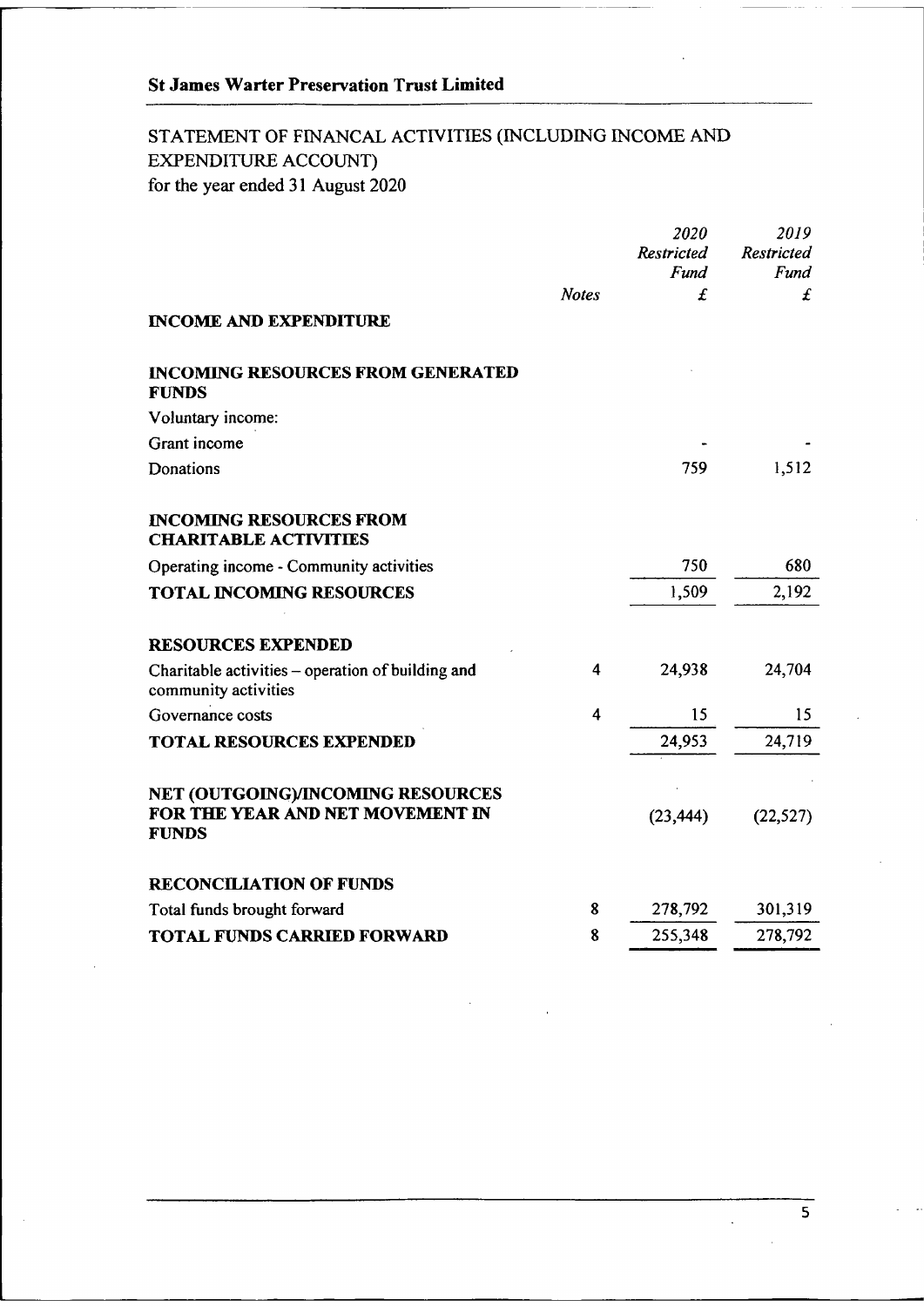# **STATEMENT OF CASH FLOWS** at 31 August 2020

|                                          | <b>Notes</b>   | 2020<br><b>Restricted</b><br>Fund<br>£ | 2019<br><b>Restricted</b><br>Fund<br>£ |
|------------------------------------------|----------------|----------------------------------------|----------------------------------------|
| <b>FIXED ASSETS</b>                      |                |                                        |                                        |
| Tangible fixed assets                    | $\overline{2}$ | 248,103                                | 270,657                                |
| <b>CURRENT ASSETS</b>                    |                |                                        |                                        |
| Debtors – insurance prepayments          |                |                                        |                                        |
| Cash at bank                             |                | 7,246                                  | 8,135                                  |
|                                          |                | 7,246                                  | 8,135                                  |
| <b>CREDITORS (AMOUNTS DUE WITHIN ONE</b> |                |                                        |                                        |
| YEAR)                                    |                |                                        |                                        |
| Accruals                                 | 7              |                                        |                                        |
| <b>NET CURRENT ASSETS</b>                |                | 7,246                                  | 8.135                                  |
| TOTAL ASSETS LESS LIABILITIES (rounded)  |                | 255,348                                | 278,792                                |
| <b>UNRESTRICTED FUND</b>                 | 8              |                                        |                                        |
|                                          |                |                                        |                                        |
| <b>RESTRICTED FUND</b>                   | 8              | 255,348                                | 278,792                                |
| <b>TOTAL CHARITY FUNDS</b>               | 8              | 255,348                                | 278,792                                |

#### **STATEMENTS**

- a) For the year ending 31 August 2020 the company was entitled to exemption undersection 480 of the Companies Act 2006.
- b) The members have not required the company to obtain an audit in accordance with section 476 of the Companies Act 2006.
- c) The directors acknowledge their responsibilities for:

ensuring that the company keeps proper accounting records which comply with section 386; and preparing financial statements which give a true and fair view of the state of affairs of the company as at the end of the financial year and of its profit or loss for the financial year, in accordance with the requirements of section 993, and which otherwise comply with the requirements of the Companies Act relating to financial statements, so far as applicable to the company.

d) These financial statements have been prepared in accordance with the provisions applicable to the small companies regime.

Approved by the Board of Directors

Rose Horspool (Chair)<br>Date : 28 February 2021

2019 2020

6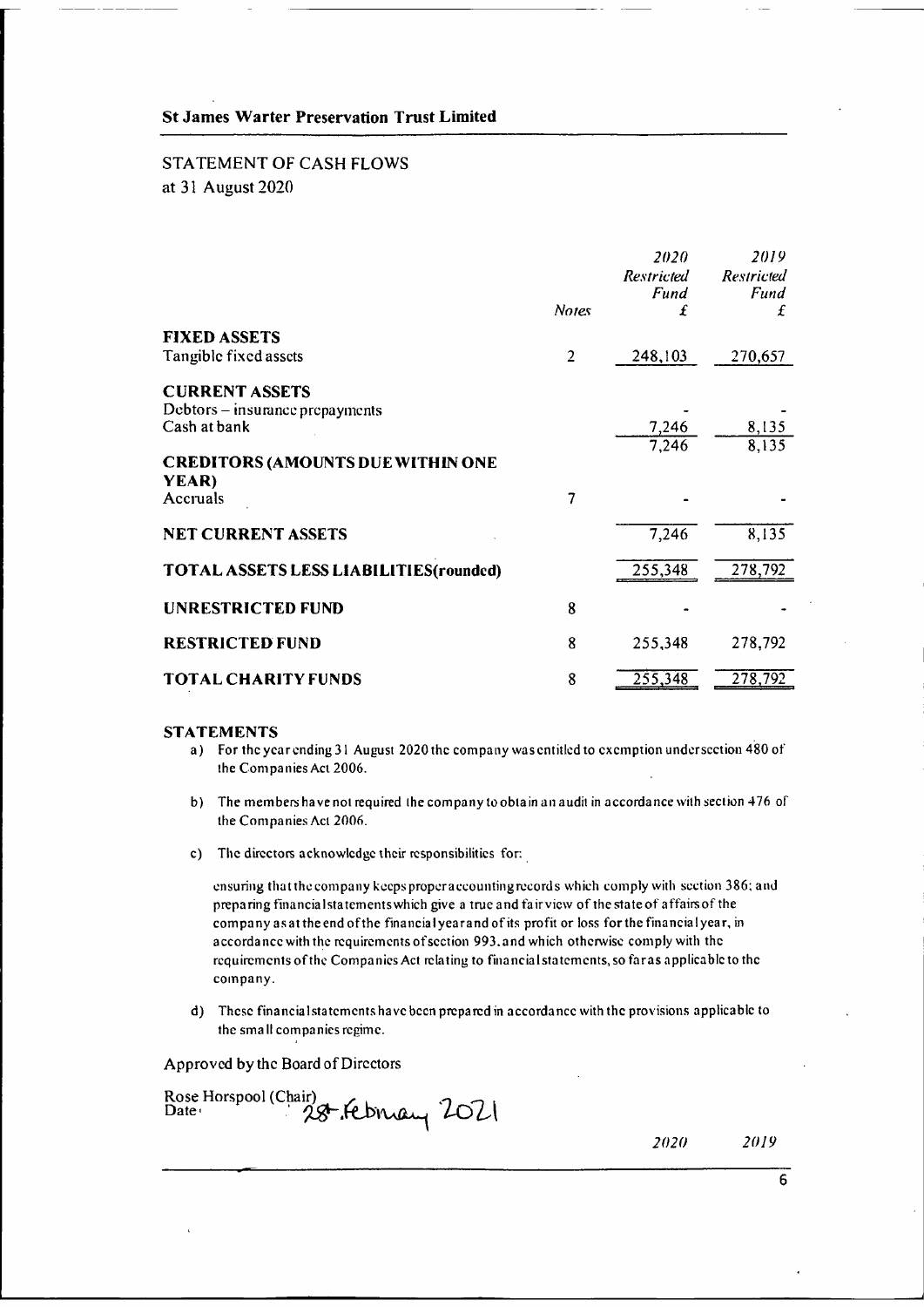# St James Warter Preservation Trust Limited

# STATEMENT OF CASH FLOWS at 31 August 2020

|                                                                                           |                      | 2020       | 2019    |
|-------------------------------------------------------------------------------------------|----------------------|------------|---------|
| NET INCOMING(OUTGOING) CASH<br><b>RESOURCES</b>                                           | <b>Notes</b><br>3(a) | £<br>(889) | £<br>27 |
| <b>CAPITAL EXPENDITURE</b><br>Payments to acquire tangible fixed assets                   |                      |            |         |
| <b>MANAGEMENT OF LIQUID RESOURCES</b><br>Disposal of investments held as liquid resources |                      |            |         |
| <b>FINANCING</b><br>Repayment of long term loans                                          |                      |            |         |
| INCREASE/(DECREASE) IN CASH IN THE<br><b>YEAR</b>                                         |                      | (889)      | 27      |
| <b>MOVEMENT IN NET FUNDS</b><br>Increase/(Decrease) in cash in the year                   |                      | (889)      | 27      |
| <b>CHANGE IN NET FUNDS ARISING FROM</b><br><b>CASH FLOWS</b>                              |                      | (889)      | 27      |
| <b>NET FUNDS AT 1 SEPTEMBER</b>                                                           |                      | 8,135      | 8,108   |
| <b>NET FUNDS AT 31 AUGUST</b>                                                             | 3(b)                 | 7,246      | 8,135   |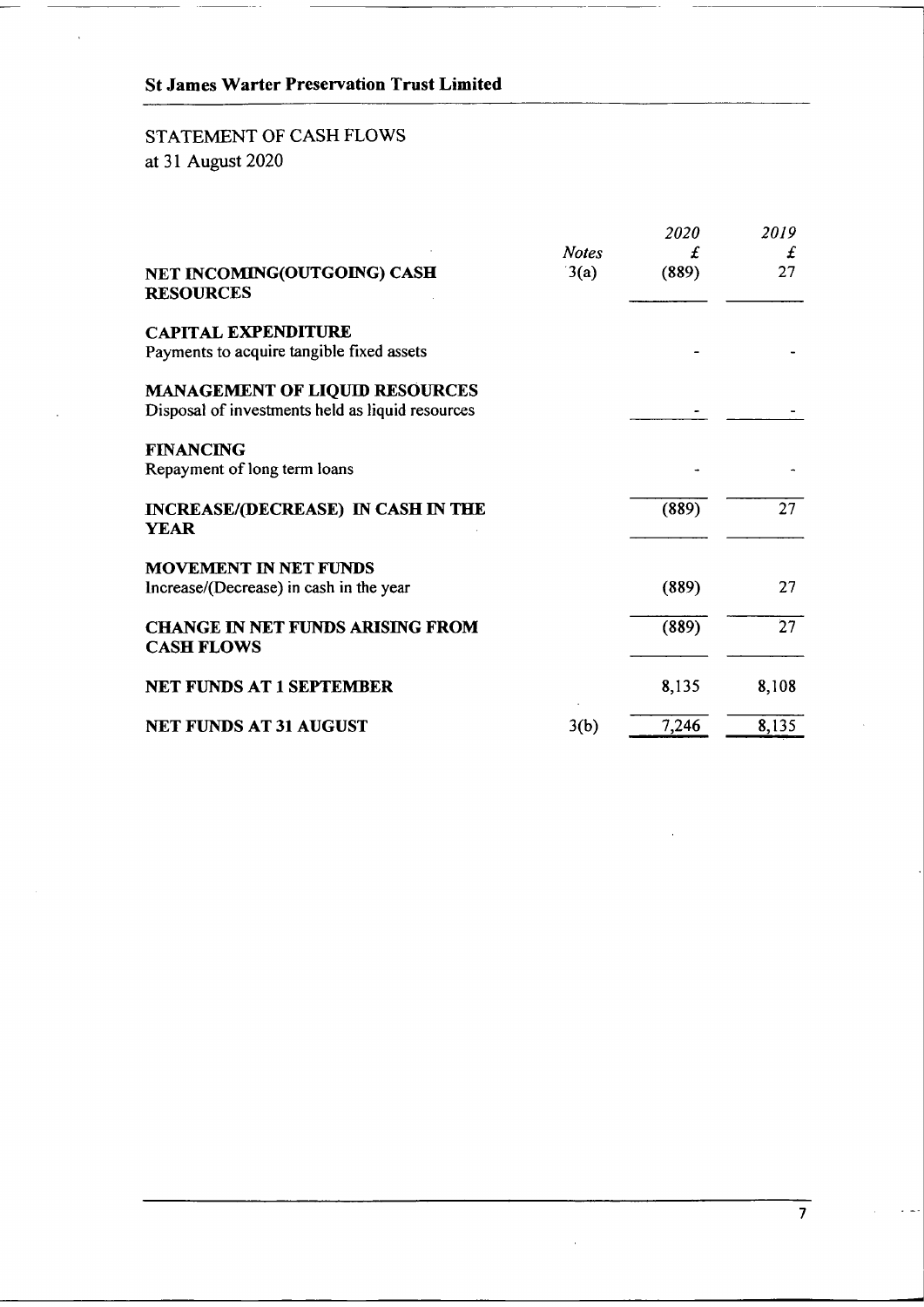# NOTES TO THE ACCOUNTS

31 August 2020

## 1. ACCOUNTING POLICIES

#### Accounting convention

The accounts are prepared under the historical cost convention and in accordance with applicable accounting standards and in accordance with the Statement of Recommended Practice, Accounting and Reporting by Charities.

#### Grants receivable

In accordance with the requirements of the Charity Commission all Grants receivable, whether restricted for capital expenditure or otherwise, are recognised when receivable within the current accounting period. All grants are credited to the statement of financial activities.

#### Resources expended

Expenditure is recognised when a liability is incurred. Contractual arrangements are recognised as goods and services are supplied.

#### Tangible fixed assets

All tangible fixed assets are capitalised at cost.

#### Depreciation

Depreciation is provided on all tangible fixed assets at rates calculated to write off the cost, less estimated residual value based on prices prevailing at the date of acquisition, of each asset evenly over its expected useful life as follows:

| Freehold property   | $-20$ years |
|---------------------|-------------|
| Plant and equipment | $-4$ years  |
| Computer equipment  | $-3$ years  |

The carrying values of tangible fixed assets are reviewed for impairment if events or changes in circumstances indicate the carrying value may not be reasonable.

#### Investments

Investments are stated at market value. Changes in the market value of investments are recorded in the income and expenditure accounts.

#### **Taxation**

The Trust is a registered Charity and consequently has no liability to corporation tax.

#### Restricted funds

The Trust has a restricted fund to account for situations where a donor, or grant provider requires that donation or grant to be spent on a particular purpose or where funds have been raised for a specific purpose.

#### Volunteers and donated services and facilities

The value of services provided by volunteers is not incorporated into these financial statements.

 $\mathbf{b}$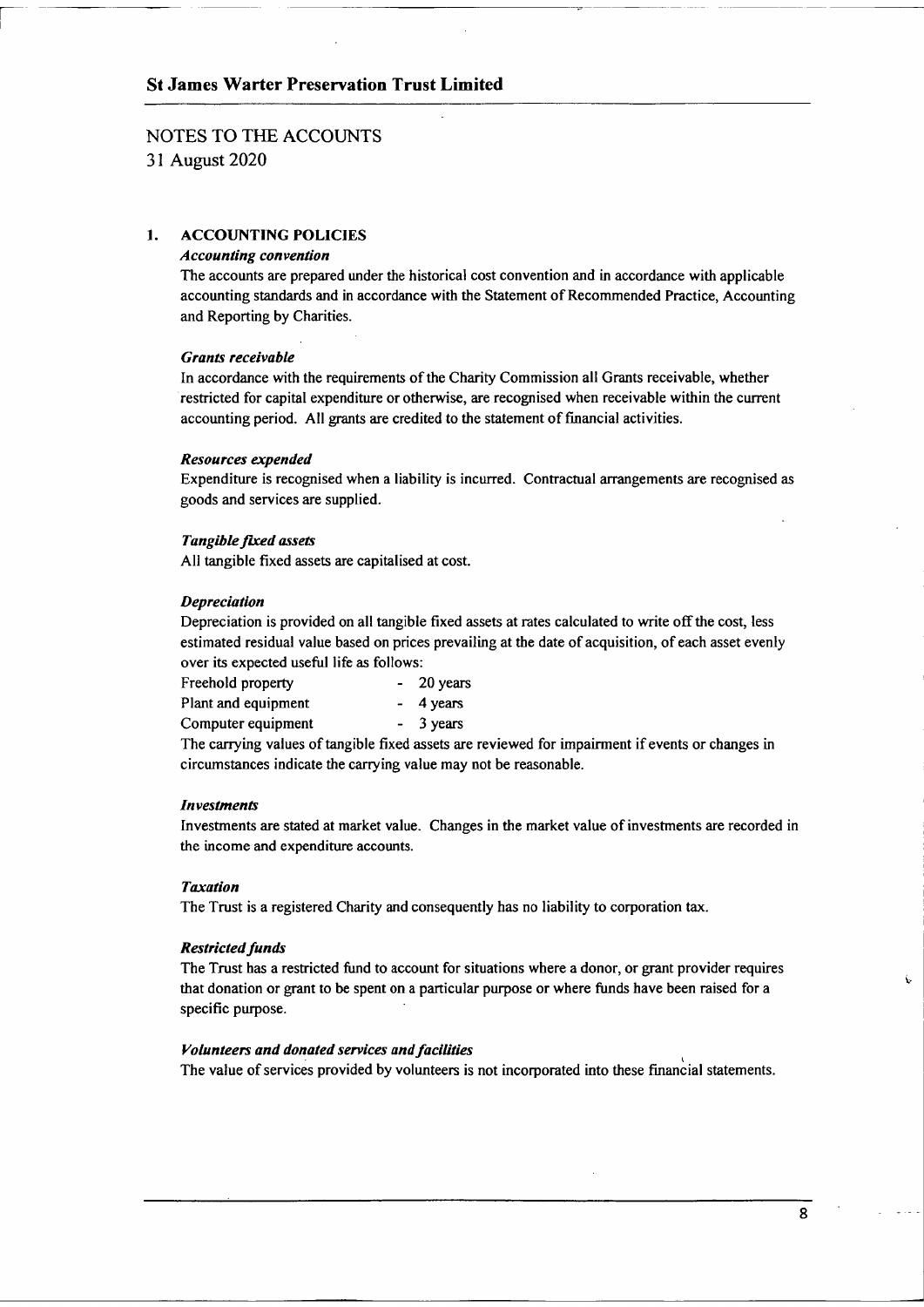# NOTES TO THE ACCOUNTS 31 August 2020

# 2. TANGIBLE FIXED ASSETS

 $\sim$ 

|                          | Freehold | Plant and |         |
|--------------------------|----------|-----------|---------|
|                          | Property | Equipment | Total   |
|                          | £        | £         | £       |
| Cost:                    |          |           |         |
| At 1 September 2019      | 500,372  | 13,991    | 514,363 |
| <b>Additions</b>         |          |           |         |
| At 31 August 2020        | 500,372  | 13,991    | 514,363 |
| Depreciation:            |          |           |         |
| At 1 September 2019      | 229,715  | 13,991    | 243,706 |
| Provided during the year | 22,554   |           | 22,554  |
| At 31 August 2020        | 252,269  | 13,991    | 266,260 |
| Net book value:          |          |           |         |
| At 31 August 2020        | 248,103  | $\bf{0}$  | 248,103 |
| At 31 August 2019        | 270,657  | $\bf{0}$  | 270,657 |

Freehold property represents building conservation and restoration work completed on St James's Church Warter. Costs are depreciated over 20 years, their anticipated useful life from the date of completion of building works. The property was originally acquired for £1.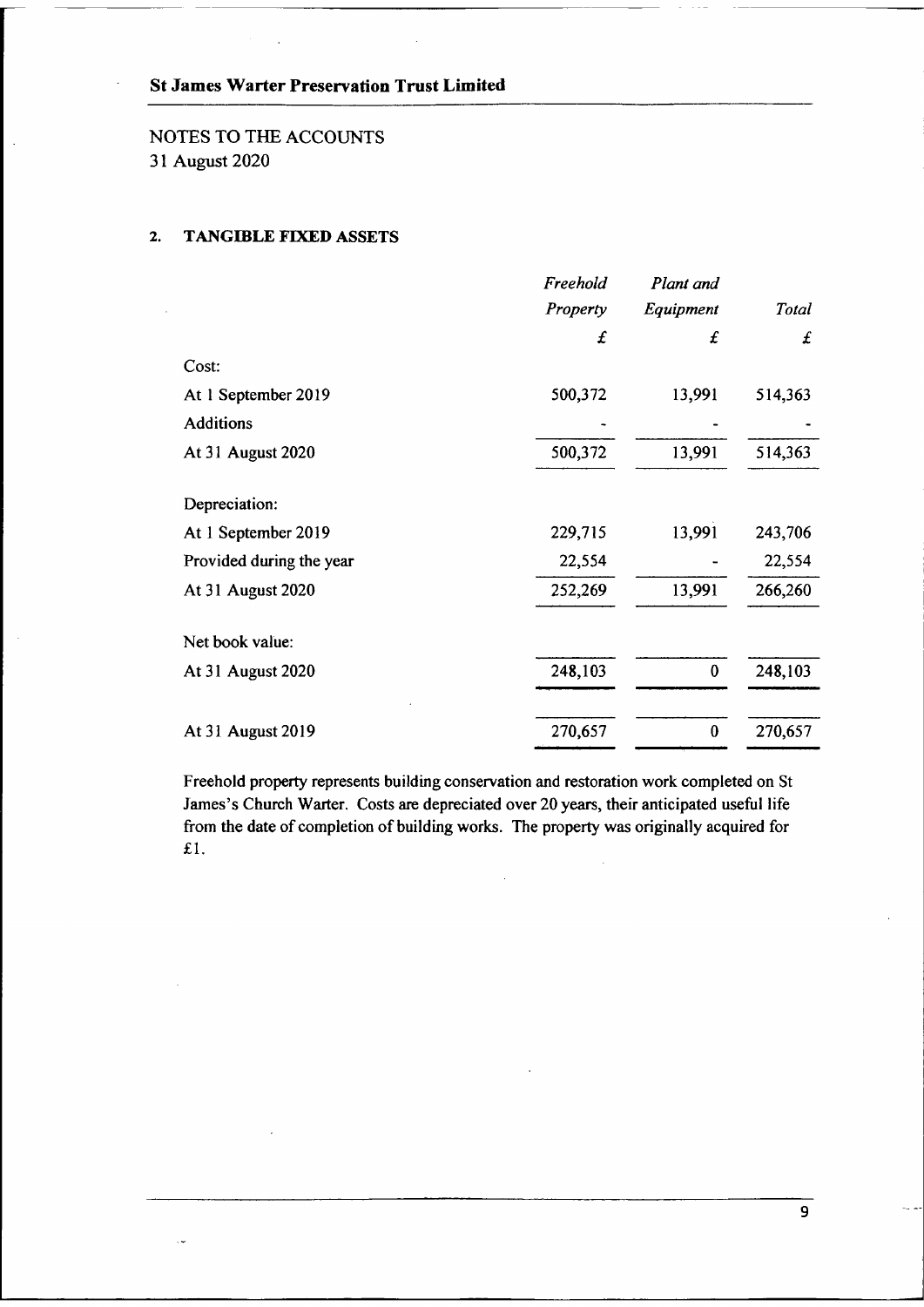# St James Warter Preservation Trust Limited

# NOTES TO THE ACCOUNTS

31 August 2020

# 3. NOTES TO THE STATEMENT OF CASH PLOW

(a) Reconciliation of (outgoing)/incoming resources to net cash flows

|                                                  | <i>2020</i> | 2019      |
|--------------------------------------------------|-------------|-----------|
|                                                  | £           |           |
| (Outgoing)/incoming resources                    | (23, 444)   | (22, 527) |
| Depreciation                                     | 22,554      | 22,554    |
| (Increase)/decrease in debtors                   | 0           | 0         |
| Increase/(decrease) in creditors                 | 0           | 0         |
| Net incoming/(outgoing) cash resources (rounded) | (889)       |           |

# (b) Analysis of net funds

|              | At 1      |                | At 31     |
|--------------|-----------|----------------|-----------|
|              | September | Cash flow      | August    |
|              | 2019      |                | 2020      |
|              | £         | £              | £         |
| Cash at bank | 8,135     | (889)          | 7,246     |
| Loans        | $\bullet$ | $\blacksquare$ | $\bullet$ |
| Net funds    | 8,135     | (889)          | 7,246     |

# 4. TOTAL RESOURCES EXPENDED

| Charitable | Governance | 2020   | 2019   |
|------------|------------|--------|--------|
| activities | costs      | Total  | Total  |
| £          | £          | £      | £      |
|            |            |        |        |
| 149        |            | 149    |        |
|            |            |        |        |
| 929        |            | 929    | 298    |
| 22,554     |            | 22,554 | 22,554 |
|            | 15         | 15     | 15     |
| 1,243      |            | 1,243  | 1,612  |
| 0          |            |        | 240    |
| 63         |            | 63     |        |
| 24,938     | 15         | 24,953 | 24,719 |
|            |            |        |        |

10